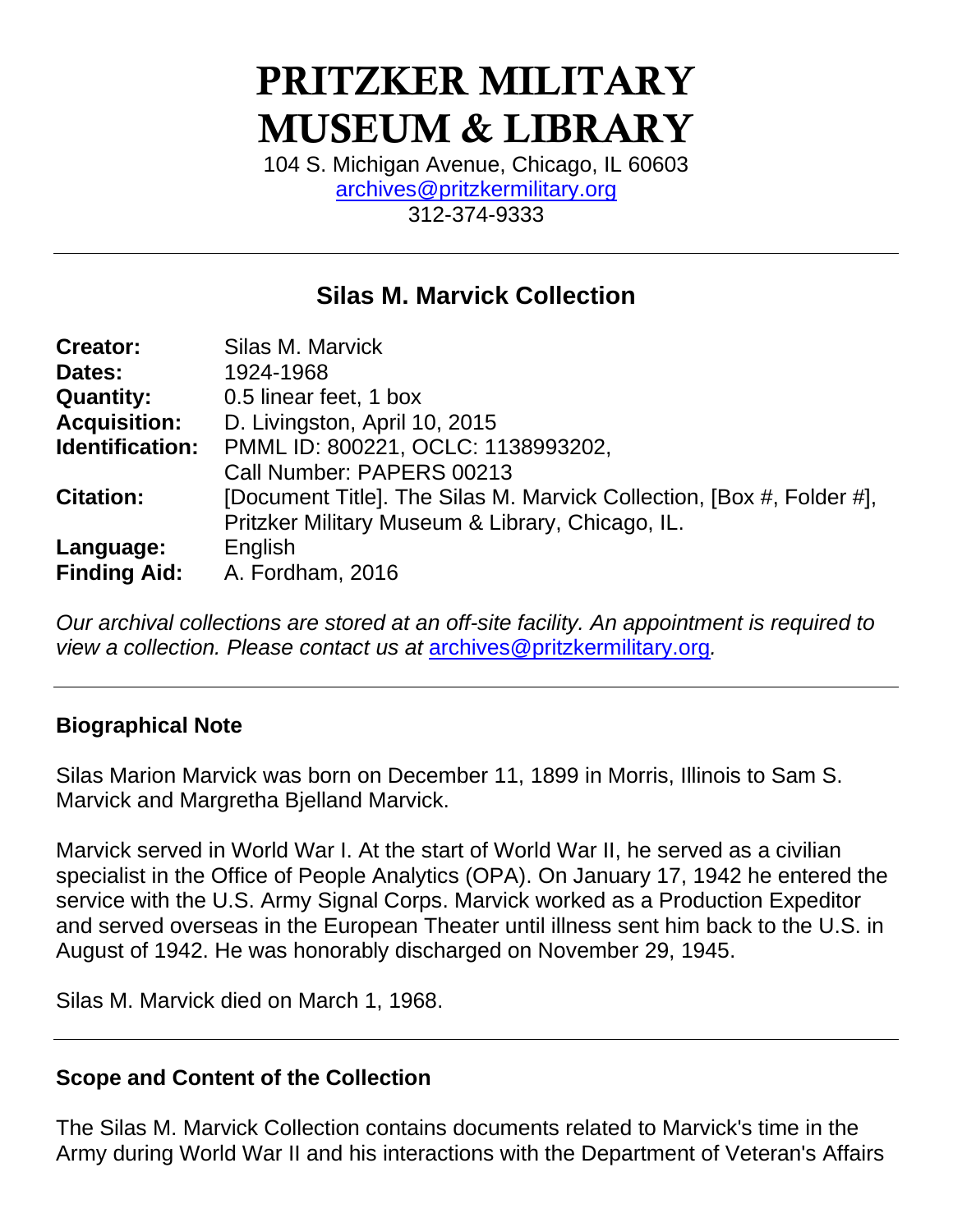post World War II. This collection includes official documents, photographs, and other personal documents.

# **Arrangement**

The collection maintains original order.

# **Rights**

Copyrights held by D. Livingston were transferred to the Pritzker Military Museum & Library. All other rights are held by the author or publisher. Users assume responsibility for following copyright laws as established by US Code Title 17.

### **Separations**

| <b>Item ID</b> | Call<br><b>Number</b> | <b>Description</b>                                                       | Location |
|----------------|-----------------------|--------------------------------------------------------------------------|----------|
|                |                       | <b>Photographs</b>                                                       |          |
| 800221001      |                       | Seated portrait                                                          |          |
| 800221002      |                       | Seated portrait, University of Chicago                                   |          |
| 800221003      |                       | Seated candid at party                                                   |          |
| 800221004      |                       | Seated at party with wife                                                |          |
| 800221005      |                       | Seated on roof deck                                                      |          |
| 800221006      |                       | Wife, candid on roof deck                                                |          |
| 800221007      |                       | Wife, candid                                                             |          |
| 800221008      |                       | Candid, with wife                                                        |          |
| 800221009      |                       | With wife on boat                                                        |          |
| 800221010      |                       | With wife on boat, closeup                                               |          |
| 800221011      |                       | Candid, on boat                                                          |          |
| 800221012      |                       | Officers Training School, Philadelphia Signal<br>Depot, group photo 1943 |          |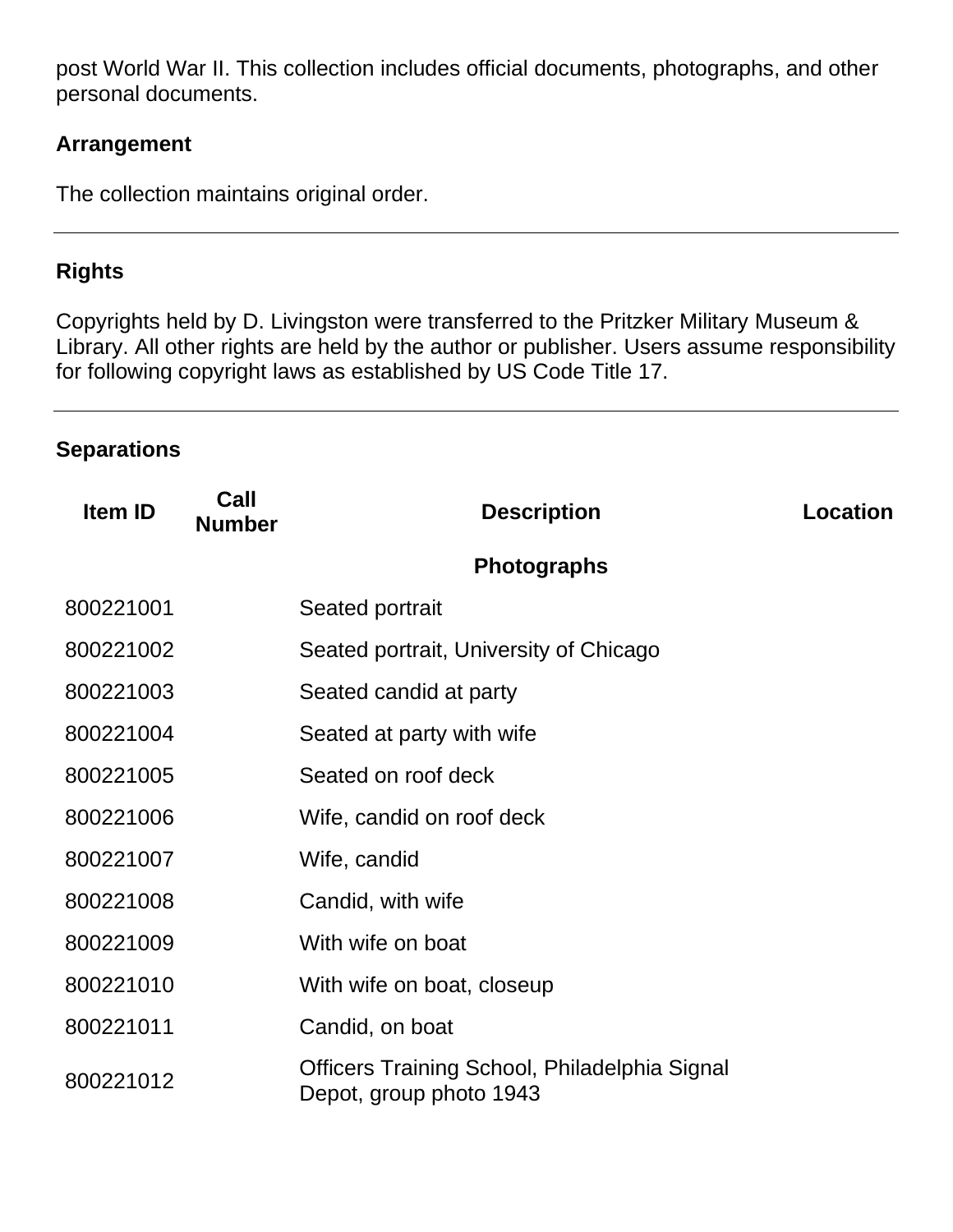| 800221013 | In uniform, seated in group in restaurant     |
|-----------|-----------------------------------------------|
| 800221014 | Official portrait of Ens (J.G) Edward Guthrie |
|           | <b>Artifacts</b>                              |
| 800221346 | Frigidaire leather folio                      |
| 800221347 | Capt S.M. Marvick name plaque                 |
|           |                                               |

# **Key Subjects**

This collection is indexed under the following headings in the Library's online catalog. Researchers interested in materials about related topics, persons, or places should search the catalog using these subject headings.

### **Subjects**

United States. Army. United States. Army. Signal Corps. World War, 1939-1945.

### **Container List**

| <b>Box Folder</b> | Item ID $#$ | Title                                                                    | <b>Dates</b> |
|-------------------|-------------|--------------------------------------------------------------------------|--------------|
| 1                 |             | <b>Official Documents, Folder 1</b>                                      | 1942-1945    |
|                   | 800221015   | Reserve Officers Association of the United<br>States membership document | n.d.         |
|                   | 800221016   | War Department Officers' Pay, Allowance,<br>and Mileage Voucher          | 11/15/1945   |
|                   | 800221017   | Congratulations on military separation, from<br>Maj Gen Ingles           | 12/12/1945   |
|                   | 800221018   | Congratulations on military separation, from<br><b>Col. Gentzkow</b>     | 10/30/1945   |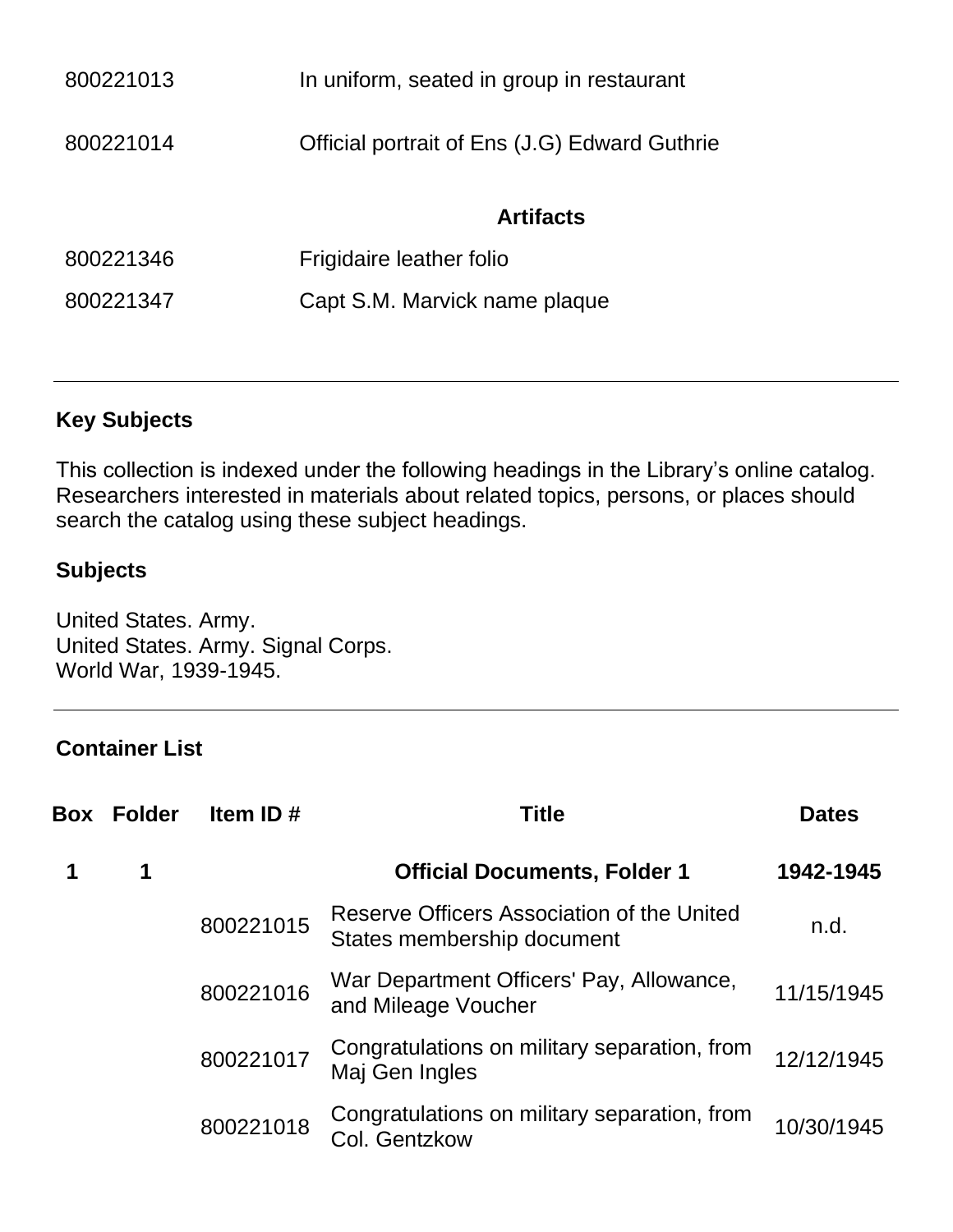| 800221019 | Army of the United States Separation<br>Qualification Record (WD AGO Form 100)      | n.d.       |
|-----------|-------------------------------------------------------------------------------------|------------|
| 800221020 | Special Order granting terminal leave                                               | 10/12/1945 |
| 800221021 | Special Order granting release from duty                                            | 10/5/1945  |
| 800221022 | Special Order granting 30 days leave                                                | 9/10/1945  |
| 800221023 | Special Order granting 30 days leave<br>(copy)                                      | 9/10/1945  |
| 800221024 | War Department Pay and Allowance<br>Account                                         | 8/31/1945  |
| 800221025 | Special Order for Permanent Change of<br>Station (PCS)                              | 9/8/1945   |
| 800221026 | War Department Immediate Action Form<br>(QMC Form 356)                              | 8/21/1945  |
| 800221027 | Temporary Travel Orders - 1-day temporary<br>duty                                   | 8/22/1945  |
| 800221028 | Letter of Commendation from Under<br>Secretary of War to Signal Corps<br>Commander  | 8/20/1945  |
| 800221029 | Directive to commanders from Army<br>Service Forces to disseminate to troops        | 9/4/1945   |
|           | 800221030 Personnel questionnaire to reserve officers                               | 9/14/1945  |
| 800221031 | Personnel memorandum concerning<br>commissioning into the Regular Army post-<br>war | 8/27/1945  |
| 800221032 | Personnel memorandum concerning<br><b>Procedure for Separation of Officers</b>      | 8/31/1945  |
| 800221033 | Special Order detailing assignment in new<br>unit                                   | 9/5/1945   |
| 800221034 | home addresses of field office personnel                                            | n.d.       |
| 800221035 | Request for relief from active duty                                                 | 9/11/1945  |
| 800221036 | War Department Pay and Allowance<br>Account                                         | 7/31/1945  |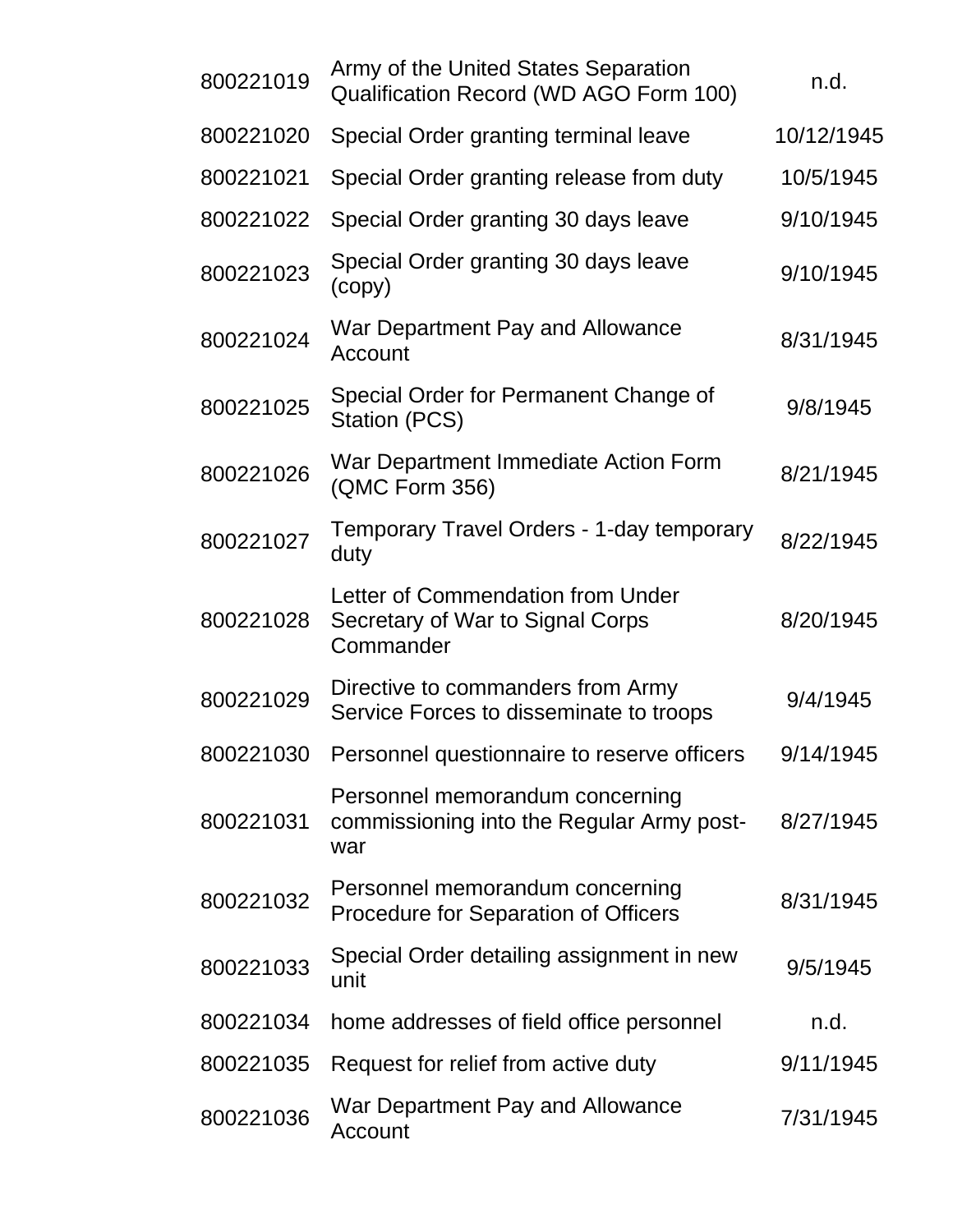| 800221037 | Memorandum detailing policy for integrating<br>Philadelphia unit functions with New York<br>unit | 8/6/1945  |
|-----------|--------------------------------------------------------------------------------------------------|-----------|
| 800221038 | Special Order assigning to New York field<br><b>Office</b>                                       | 7/31/1945 |
| 800221039 | Temporary Travel Orders - 2-day temporary<br>duty                                                | 7/31/1945 |
| 800221040 | Special Order for Permanent Change of<br>Station (PCS)                                           | 7/25/1945 |
| 800221041 | Letter reporting for duty                                                                        | 7/28/1945 |
| 800221042 | Temporary Travel Orders - 4-day temporary<br>duty                                                | 7/21/1945 |
| 800221043 | Memorandum granting ceremonies for relief<br>from active duty of reserve officers                | 7/11/1945 |
| 800221044 | Personnel assignments in Phila. Signal<br><b>Corps Field Office</b>                              | 7/19/1945 |
| 800221045 | Officers Phila. Addresses and Telephone<br>Nos.                                                  | n.d.      |
| 800221046 | Temporary Travel Orders - 1-day temporary<br>duty                                                | 7/17/1945 |
| 800221047 | <b>Amended Travel Orders</b>                                                                     | 7/2/1945  |
| 800221048 | Temporary Travel Orders - 3-day temporary<br>duty                                                | 6/19/1945 |
| 800221049 | <b>Military Personnel Memorandum -</b><br><b>Preparation for Overseas</b>                        | 7/7/1945  |
| 800221050 | Phila. Signal Corps Memorandum -<br>Organization of Philadelphia Field Office                    | 1/23/1945 |
| 800221051 | Philadelphia Signal Corps Production Field<br>Office - personnel diagram                         | 1/31/1945 |
| 800221052 | Memorandum - Stock Item and Back Order<br><b>Forecast Meeting</b>                                | 4/2/1945  |
| 800221053 | List of Officers and key Civilians,<br><b>Production Field Branch</b>                            | 3/1/1945  |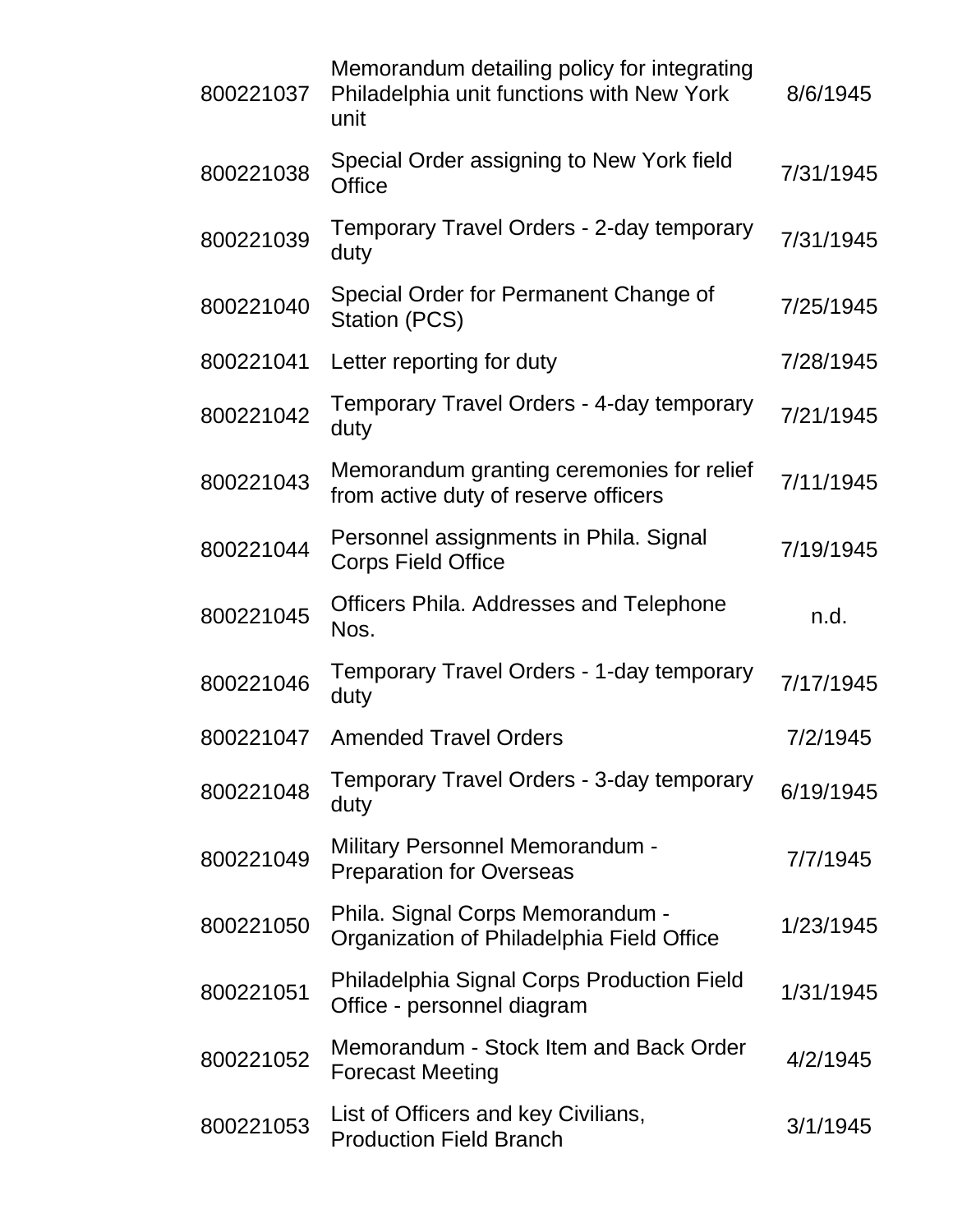| 800221054 | Memorandum - Organization of<br>Philadelphia Field Office                                                   | 1/13/1945 |
|-----------|-------------------------------------------------------------------------------------------------------------|-----------|
| 800221055 | Memorandum - R-100, Majestic and<br><b>Hallicrafters</b>                                                    | 1/9/1945  |
| 800221056 | Letter of thanks for cooperation to Majestic<br>Radio & Television Corp.                                    | 1/9/1945  |
| 800221057 | Proposed Attendance List for May Forecast<br>Meeting                                                        | 5/2/1945  |
| 800221058 | War Department Pay and Allowance<br>Account                                                                 | 5/31/1945 |
| 800221059 | <b>Revoked Travel Orders</b>                                                                                | 5/21/1945 |
| 800221060 | Circular 485 - Relief of Officer from Active<br>Duty                                                        | 6/19/1945 |
| 800221061 | Request for relief from active duty, resulting<br>from chronic dysentery contracted while on<br>duty (copy) | 5/22/1945 |
| 800221062 | Request for relief from active duty, resulting<br>from chronic dysentery contracted while on<br>duty        | 5/28/1945 |
| 800221063 | Favorable consideration recommendation<br>for relief from active duty                                       | 6/11/1945 |
| 800221064 | <b>Officer's and Warrant Officer's Qualification</b><br>Card Copy (WD AGO Form 66-4)                        | 1/17/1943 |
| 800221065 | Temporary Travel Orders - 2-day temporary<br>duty                                                           | 5/1/1945  |
| 800221066 | Temporary Travel Orders - 2-day temporary<br>duty                                                           | 6/23/1945 |
| 800221067 | Proposed Attendance List for June<br><b>Forecast Meeting</b>                                                | 5/3/1945  |
| 800221068 | Pay Guide for Officers, Army Nurses, and<br>Warrant Officers on Change of Station                           | 1942      |
| 800221069 | Circular - Disposition of Effects (AGO<br>299B)                                                             | 3/16/1945 |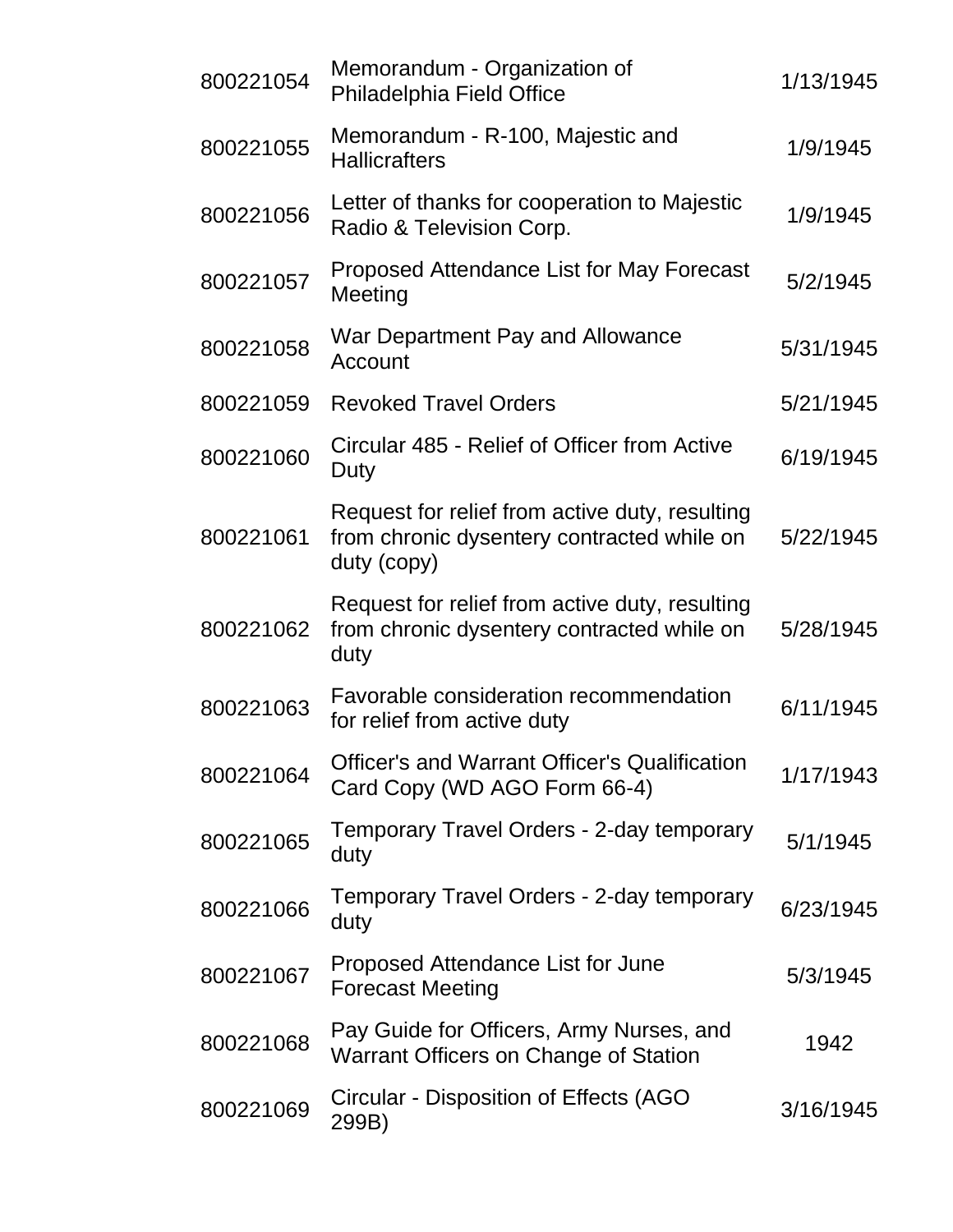| 800221070 | War Department Pay and Allowance<br>Account                                                                       | 4/30/1945 |
|-----------|-------------------------------------------------------------------------------------------------------------------|-----------|
| 800221071 | Voucher for Per Diem and/or<br>Reimbursement of Expenses Incident to<br><b>Official Travel</b>                    | 9/15/1944 |
| 800221072 | <b>Returned Travel Orders</b>                                                                                     | 9/13/1944 |
| 800221073 | <b>Temporary Travel Orders - 30-day</b><br>temporary<br>dutyhttp://www.gryphonbooktrucks.com/pag<br>es/specs.html | 8/4/1944  |
| 800221074 | Voucher for Per Diem and/or<br>Reimbursement of Expenses Incident to<br><b>Official Travel</b>                    | 4/26/1944 |
| 800221075 | Voucher for Per Diem and/or<br>Reimbursement of Expenses Incident to<br><b>Official Travel</b>                    | 4/13/1944 |
| 800221076 | War Department Pay and Allowance<br>Account                                                                       | 3/31/1944 |
| 800221077 | Voucher for Per Diem and/or<br>Reimbursement of Expenses Incident to<br><b>Official Travel</b>                    | 3/11/1944 |
| 800221078 | War Department Pay and Allowance<br>Account                                                                       | 3/31/1944 |
| 800221079 | War Department Pay and Allowance<br>Account                                                                       | 3/31/1944 |
| 800221080 | Special Order - Promotion from Captain to<br>Major (partial)                                                      | 3/9/1944  |
| 800221081 | Special Order - Promotion from Captain to<br>Major (full version)                                                 | 3/9/1944  |
| 800221082 | War Department Pay and Allowance<br>Account                                                                       | 2/29/1944 |
| 800221083 | War Department Pay and Allowance<br>Account                                                                       | 2/29/1944 |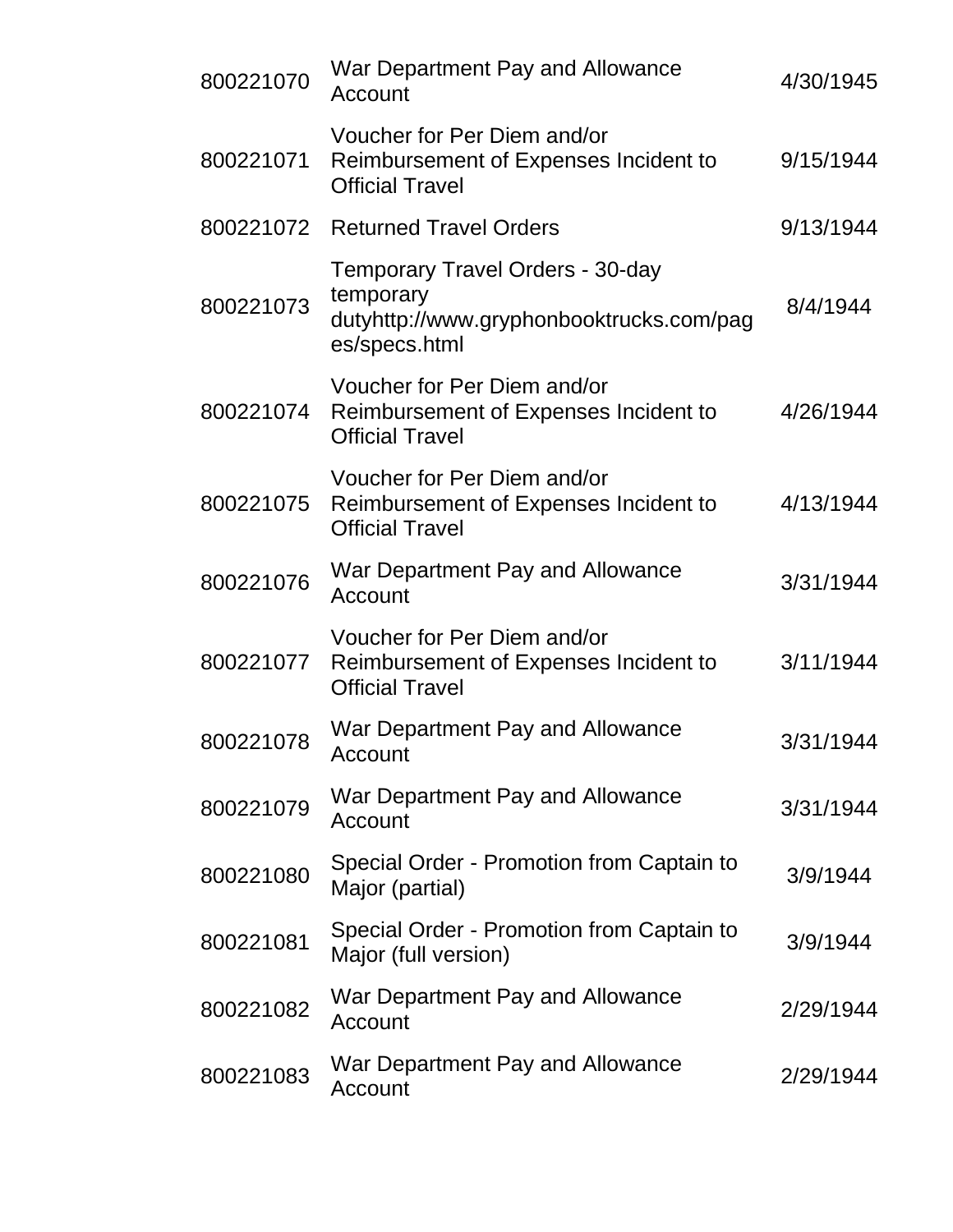| 800221084 | War Department Pay and Allowance<br>Account                                                    | 1/31/1944  |
|-----------|------------------------------------------------------------------------------------------------|------------|
| 800221085 | Voucher for Per Diem and/or<br>Reimbursement of Expenses Incident to<br><b>Official Travel</b> | 1/18/1944  |
| 800221086 | Amendment of travel orders                                                                     | 1/18/1944  |
| 800221087 | Mileage Voucher                                                                                | 2/2/1944   |
| 800221088 | Amendment of travel orders                                                                     | 1/18/1944  |
| 800221089 | Amendment of travel orders                                                                     | 1/18/1944  |
| 800221090 | <b>Travel Orders</b>                                                                           | 1/18/1944  |
| 800221091 | War Department Pay and Allowance<br>Account                                                    | 1/31/1944  |
| 800221092 | War Department Pay and Allowance<br>Account                                                    | 11/30/1943 |
| 800221093 | Voucher for Per Diem and/or<br>Reimbursement of Expenses Incident to<br><b>Official Travel</b> | 12/8/1943  |
| 800221094 | War Department Pay and Allowance<br>Account                                                    | 12/31/1943 |
| 800221095 | Mileage Voucher                                                                                | 10/23/1943 |
| 800221096 | War Department Pay and Allowance<br>Account                                                    | 11/30/1943 |
| 800221097 | War Department Pay and Allowance<br>Account                                                    | 9/30/1943  |
| 800221098 | War Department Pay and Allowance<br>Account                                                    | 8/31/1943  |
| 800221099 | War Department Pay and Allowance<br>Account                                                    | 7/31/1943  |
| 800221100 | War Department Pay and Allowance<br>Account                                                    | 6/30/1943  |
| 800221101 | War Department Pay and Allowance<br>Account                                                    | 5/31/1943  |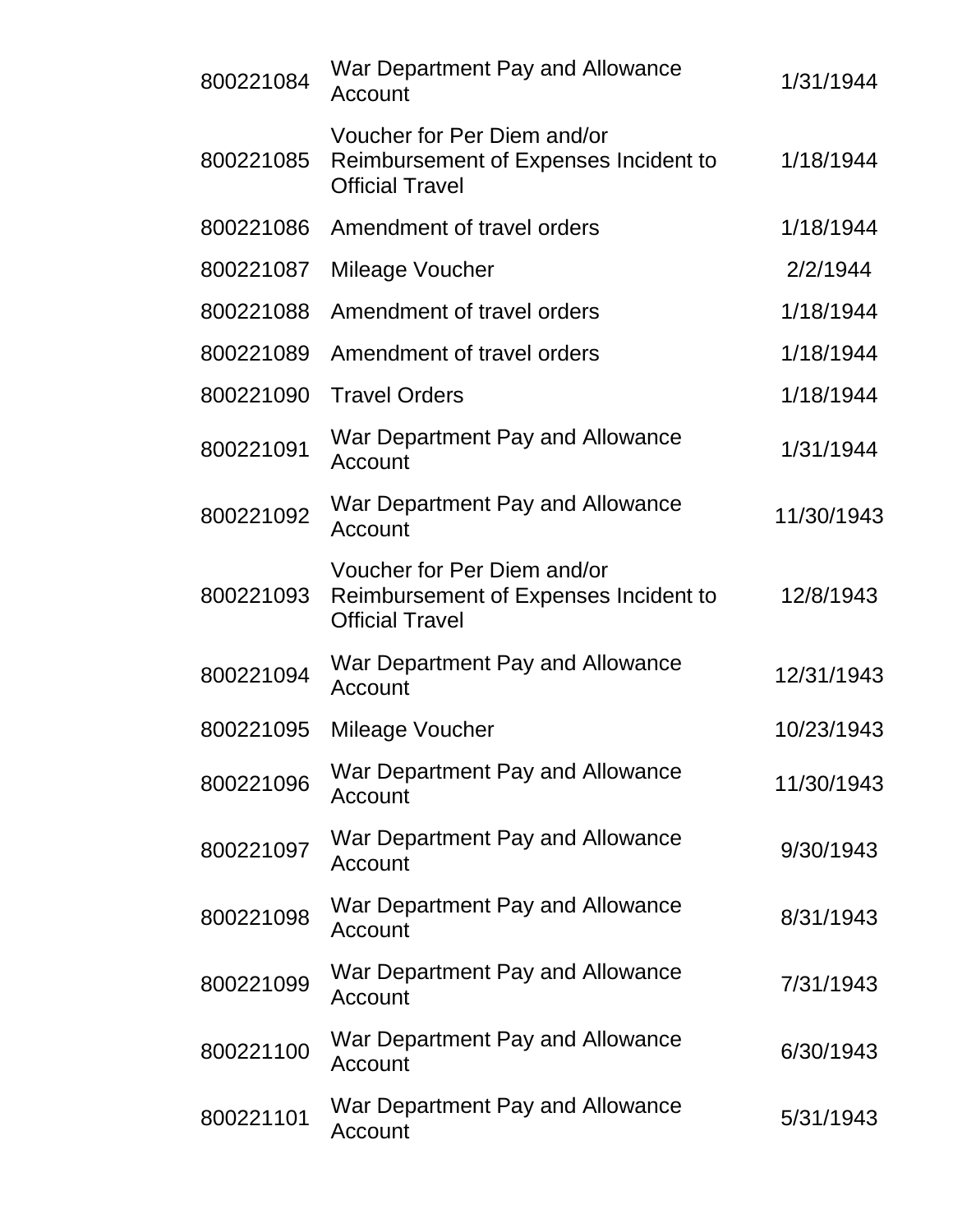| 800221102 | War Department Pay and Allowance<br>Account                                                    | 4/30/1943 |
|-----------|------------------------------------------------------------------------------------------------|-----------|
| 800221103 | Mileage Voucher                                                                                | 8/4/1943  |
| 800221104 | Mileage Voucher                                                                                | 8/4/1943  |
| 800221105 | Voucher for Per Diem and/or<br>Reimbursement of Expenses Incident to<br><b>Official Travel</b> | 5/5/1943  |
| 800221106 | Mileage Voucher                                                                                | 5/31/1943 |
| 800221107 | Voucher for Per Diem and/or<br>Reimbursement of Expenses Incident to<br><b>Official Travel</b> | 5/28/1943 |
| 800221108 | Mileage Voucher                                                                                | 5/12/1943 |
| 800221109 | Mileage Voucher                                                                                | 5/10/1943 |
| 800221110 | Finance Office, U.S. Army - receipt (A.F.O.<br>Form498)                                        | 5/20/1943 |
| 800221111 | Finance Office, U.S. Army - receipt (A.F.O.                                                    | 5/6/1943  |
|           | Form498)                                                                                       |           |
|           | <b>Official Documents, Folder 2</b>                                                            | 1924-1945 |
|           | 800221112 Resume - Service Record                                                              | 8/20/1943 |
| 800221113 | <b>Amendment of Orders</b>                                                                     | 6/1/1943  |
| 800221114 | Travel Orders to Oran, Algeria                                                                 | 5/22/1943 |
| 800221115 | <b>Amendment of Orders</b>                                                                     | 5/29/1943 |
| 800221116 | Permanent Change of Station orders                                                             | 7/25/1945 |
| 800221117 | <b>Temporary Travel Orders</b>                                                                 | 4/11/1945 |
| 800221118 | <b>Temporary Travel Orders</b>                                                                 | 4/4/1945  |
| 800221119 | <b>Temporary Travel Orders</b>                                                                 | 3/10/1945 |
| 800221120 | Effective Date of Change on Morning<br><b>Reports orders</b>                                   | 3/6/1945  |
| 800221121 | <b>Temporary Travel Orders</b>                                                                 | 2/19/1945 |

**1 2 Official Documents, Folder 2 1924-1945**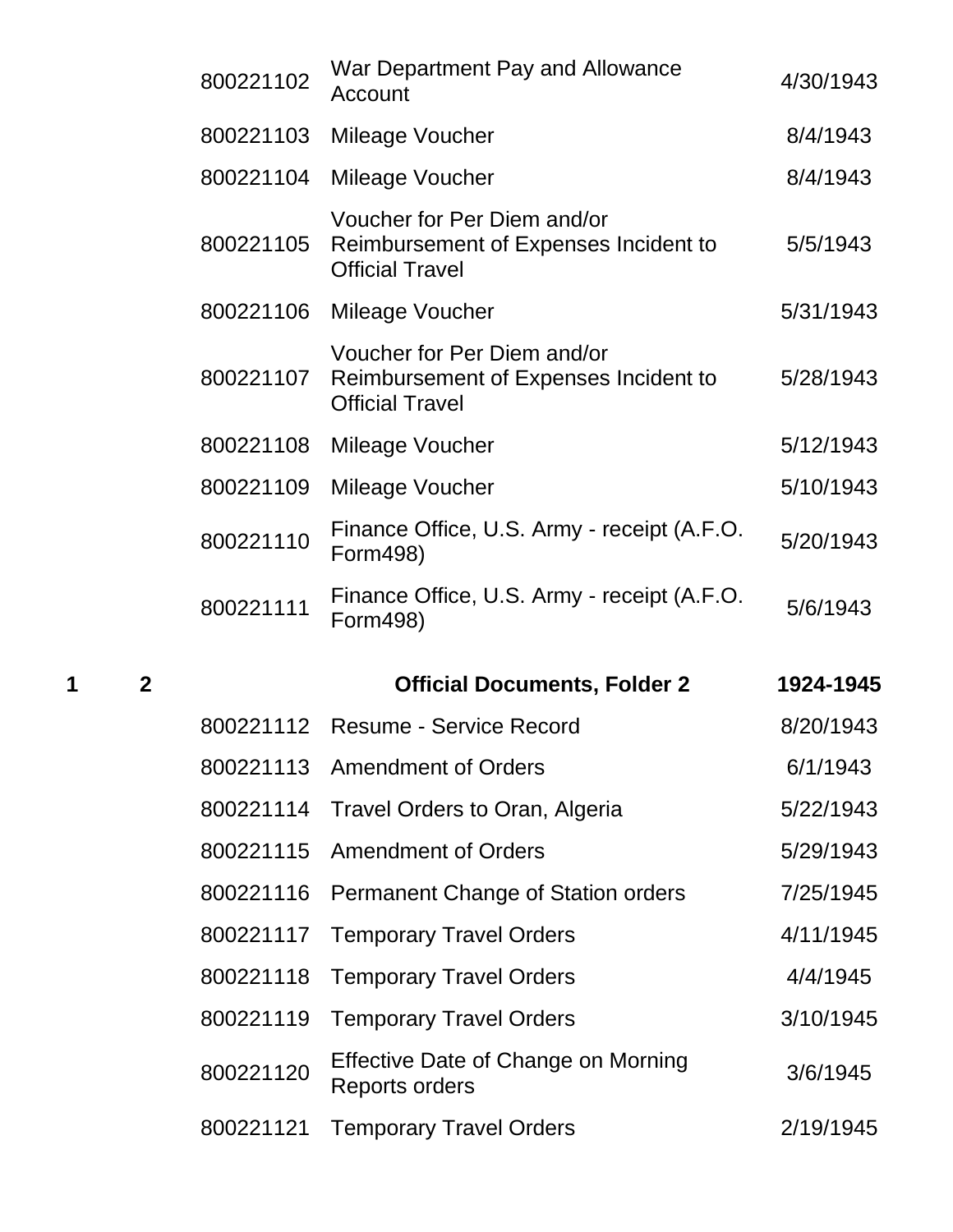| 800221122 | <b>Temporary Travel Orders</b>                                           | 1/15/1945  |
|-----------|--------------------------------------------------------------------------|------------|
| 800221123 | <b>Temporary Travel Orders</b>                                           | 1/5/1945   |
| 800221124 | Letter of thanks for cooperation to Majestic<br>Radio & Television Corp. | 1/9/1945   |
| 800221125 | <b>Temporary Travel Orders</b>                                           | 10/21/1944 |
| 800221126 | <b>Temporary Travel Orders</b>                                           | 10/14/1944 |
| 800221127 | <b>Temporary Travel Orders</b>                                           | 10/10/1944 |
| 800221128 | Effective Date of Change on Morning<br><b>Reports orders</b>             | 10/2/1944  |
| 800221129 | <b>Temporary Travel Orders</b>                                           | 9/28/1944  |
| 800221130 | <b>Temporary Travel Orders</b>                                           | 9/19/1944  |
| 800221131 | <b>Extension of Temporary Travel Orders</b>                              | 9/2/1944   |
| 800221132 | <b>Temporary Travel Orders</b>                                           | 8/4/1944   |
| 800221133 | Effective Date of Change on Morning<br><b>Reports orders</b>             | 7/28/1944  |
| 800221134 | Permanent Change of Station orders                                       | 7/28/1944  |
| 800221135 | <b>Temporary Travel Orders</b>                                           | 12/23/1943 |
| 800221136 | <b>Requirements &amp; Stock Control Division</b><br>phone roster         | 7/8/1944   |
| 800221137 | O.D. Duty Roster                                                         | 7/10/1944  |
| 800221138 | Listing of regulations and amendments                                    | 6/10/1944  |
| 800221139 | Announcement of reassignment                                             | 6/1/1944   |
| 800221140 | <b>Officer's Pay Data Card</b>                                           | 7/25/1943  |
| 800221141 | Leave of Absence form                                                    | 5/5/1944   |
| 800221142 | <b>Temporary Travel Orders</b>                                           | 4/1/1944   |
| 800221143 | Leave of Absence form                                                    | 4/8/1944   |
| 800221144 | Leave of absence request form                                            | n.d.       |
| 800221145 | <b>Temporary Travel Orders</b>                                           | 3/30/1944  |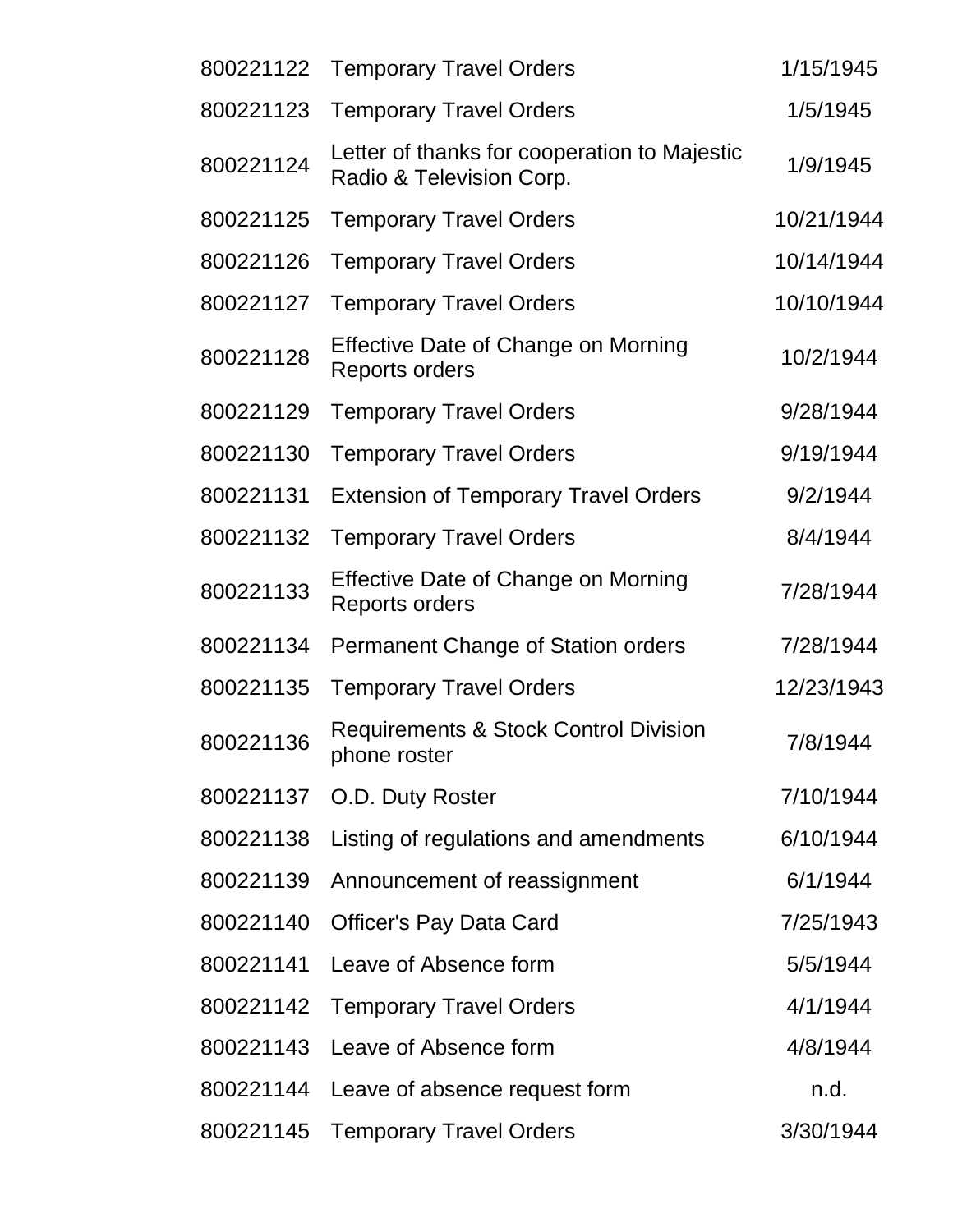| 800221146 | <b>Stock Control Division phone roster</b>                     | 3/29/1944  |
|-----------|----------------------------------------------------------------|------------|
| 800221147 | Communication signature block instructions                     | 11/12/1943 |
| 800221148 | Memorandum - Subject: Assignment of<br><b>Officers</b>         | 4/6/1944   |
| 800221149 | Memorandum - Subject: Branch<br>Organization                   | 3/29/1944  |
| 800221150 | Temporary promotion orders                                     | 3/9/1944   |
| 800221151 | Experimental organizational chart                              | 11/18/1943 |
| 800221152 | <b>Service Ribbon orders</b>                                   | 11/15/1943 |
| 800221153 | <b>Temporary Travel Orders</b>                                 | 10/23/1943 |
| 800221154 | Clearance Form prior to change of station                      | 10/30/1943 |
| 800221155 | <b>Amendment of Orders</b>                                     | 10/8/1943  |
| 800221156 | <b>Change of Station orders</b>                                | 9/28/1943  |
| 800221157 | <b>Change of Station orders</b>                                | 9/28/1943  |
| 800221158 | Revocation of orders                                           | 10/5/1943  |
| 800221159 | <b>Change of Station orders</b>                                | 9/29/1943  |
| 800221160 | <b>Resume - Service Record</b>                                 | 8/20/1943  |
| 800221161 | Letter of Commendation                                         | 6/5/1943   |
| 800221162 | <b>Issuance of Ration Book No. 3</b>                           | 7/27/1943  |
| 800221163 | <b>Temporary Travel Orders</b>                                 | 8/4/1943   |
| 800221164 | Leave of Absence                                               | n.d.       |
| 800221165 | Leave of Absence granted                                       | 7/22/1943  |
| 800221166 | Request for requisition status and shipment<br>reports         | 8/4/1943   |
| 800221167 | U.S. Army Air Forces Passenger<br><b>Transportation Record</b> | 7/12/1943  |
| 800221168 | Receipt from courier transfer officer to<br>officer-courier    | 7/12/1943  |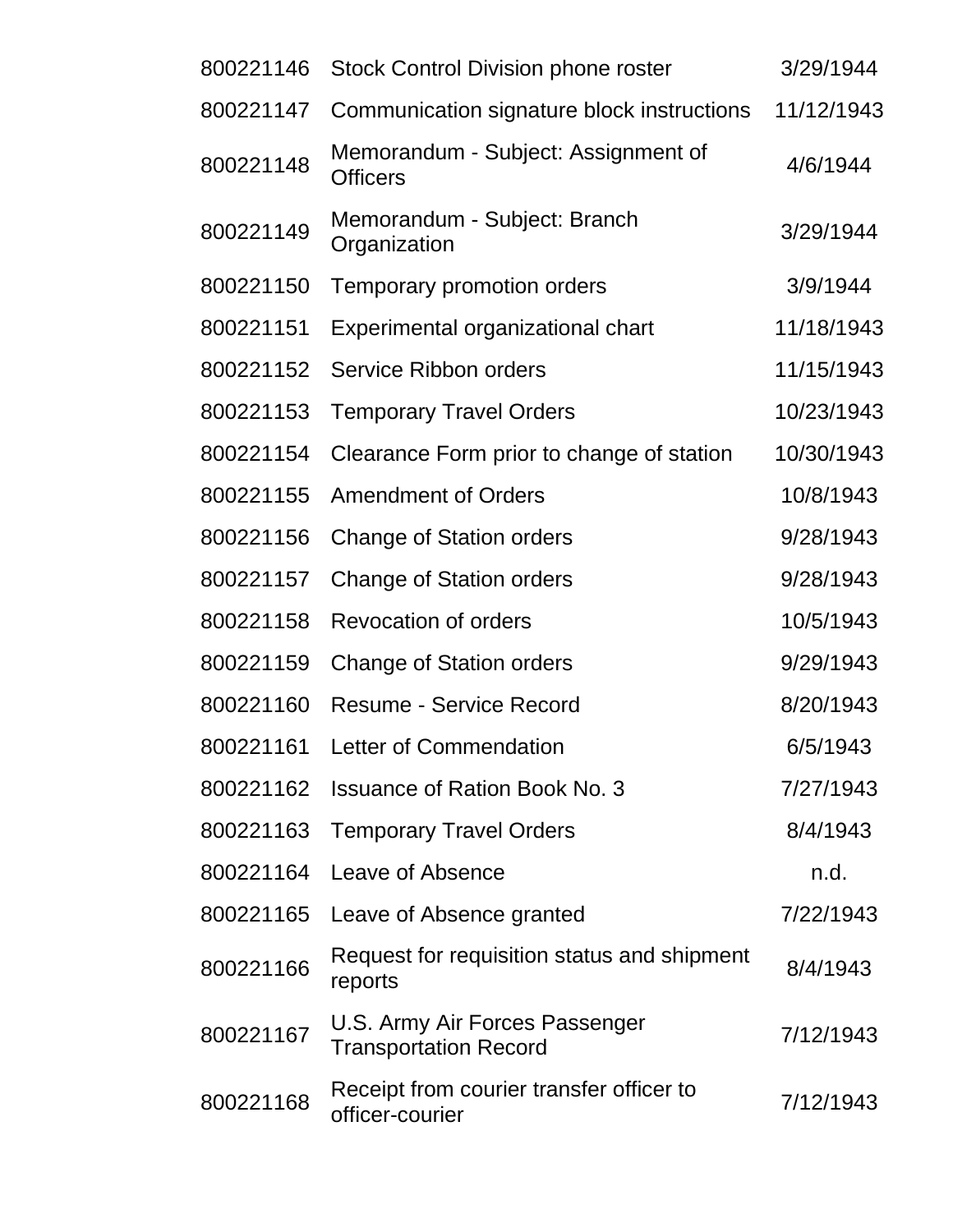| 800221169 | Order establishing air priority                                    | 7/8/1943  |
|-----------|--------------------------------------------------------------------|-----------|
| 800221170 | <b>Air Priority Request</b>                                        | 7/5/1943  |
| 800221171 | <b>Temporary Travel Orders</b>                                     | 6/23/1943 |
| 800221172 | U.S. Army Air Forces Passenger<br><b>Transportation Record</b>     | 6/23/1943 |
| 800221173 | Air Transportation Authorization                                   | 6/26/1943 |
| 800221174 | Assignment to Signal Section order                                 | 6/17/1943 |
| 800221175 | <b>Assignment and Depot Survey</b><br>memorandum                   | 6/12/1943 |
| 800221176 | Air Transportation Authorization                                   | 6/19/1943 |
| 800221177 | U.S. Army Air Forces Passenger<br><b>Transportation Record</b>     | 6/14/1943 |
| 800221178 | <b>Temporary Travel Orders</b>                                     | 6/14/1943 |
| 800221179 | U.S. Army Air Forces Passenger<br><b>Transportation Record</b>     | 6/4/1943  |
| 800221180 | Receipt from courier transfer officer to<br>officer-courier        | 6/6/1943  |
| 800221181 | Certificate of physical inspection for service<br>outside the U.S. | 6/4/1943  |
|           | 800221182 Orders cover sheet                                       | 5/24/1943 |
| 800221183 | <b>Temporary Travel Orders</b>                                     | 5/22/1943 |
| 800221184 | Report to War Dept. as to Signal Section<br>situation in N. Africa | 5/14/1943 |
| 800221185 | <b>Temporary Travel Orders</b>                                     | 5/31/1943 |
| 800221186 | <b>Temporary Travel Orders</b>                                     | 5/18/1943 |
| 800221187 | <b>Temporary Travel Orders</b>                                     | 5/12/1943 |
| 800221188 | <b>Temporary Travel Orders</b>                                     | 5/10/1943 |
| 800221189 | <b>Transfer Orders</b>                                             | 5/27/1943 |
| 800221190 | Memorandum - Transmittal of Records                                | 5/11/1943 |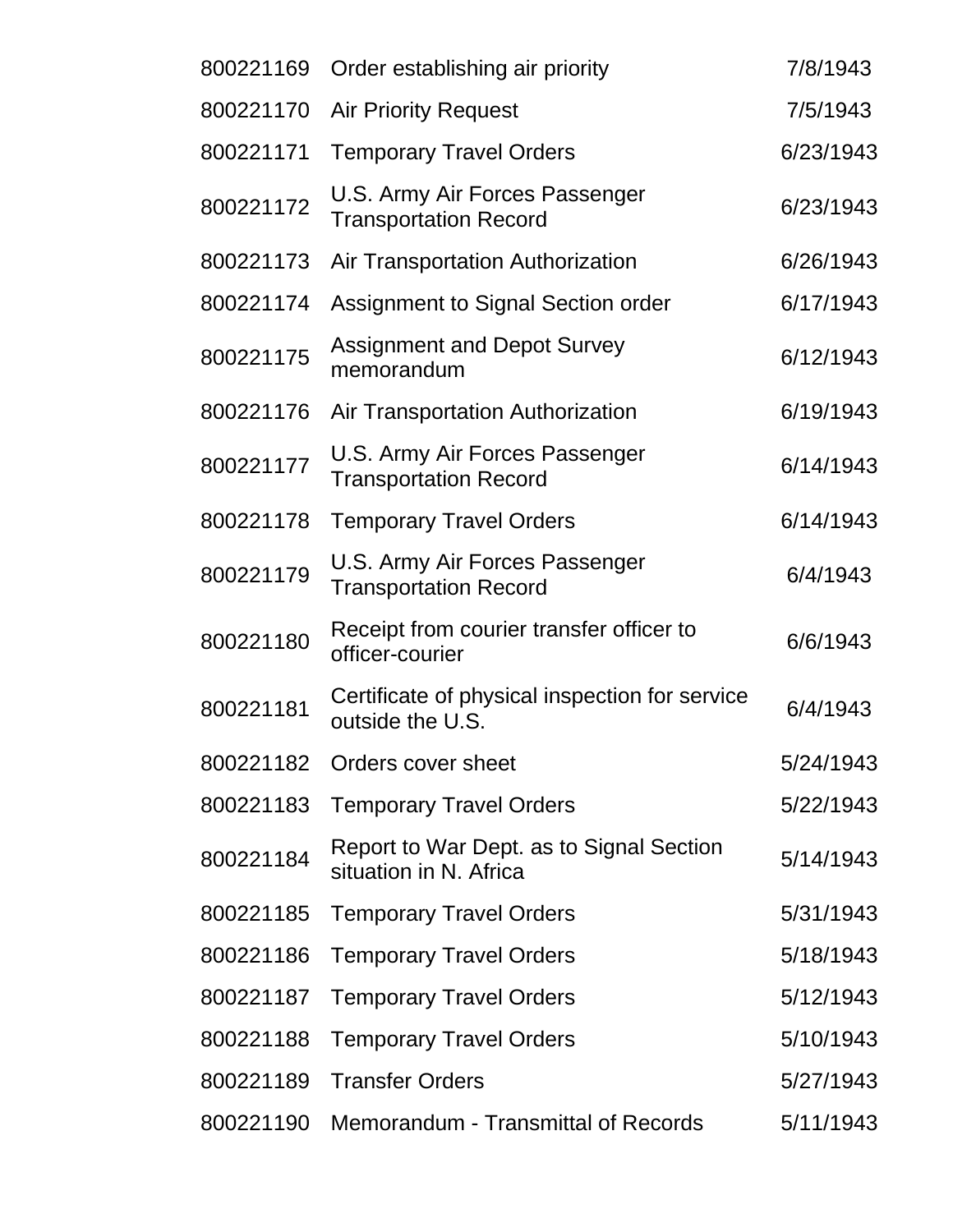| 800221191 | Receipt for transmittal of records                                                                                       | 5/14/1943  |
|-----------|--------------------------------------------------------------------------------------------------------------------------|------------|
| 800221192 | Certification of lack of availability of<br>government quarters                                                          | 5/6/1943   |
| 800221193 | Release from assignment - new<br>assignment                                                                              | 3/26/1943  |
| 800221194 | Distribution Division organization flowchart                                                                             | n.d.       |
| 800221195 | Reporting for duty                                                                                                       | 5/5/1943   |
| 800221196 | <b>Office Regulations</b>                                                                                                | 2/1/1942   |
| 800221197 | <b>Amended Temporary Travel orders</b>                                                                                   | 4/24/1943  |
| 800221198 | <b>Amended Temporary Travel orders</b>                                                                                   | 4/22/1943  |
| 800221199 | <b>Temporary Travel Orders</b>                                                                                           | 3/25/1943  |
| 800221200 | <b>Officers Training School, Basic Course,</b><br>completion certificate                                                 | 3/25/1943  |
| 800221201 | Certificate of satisfaction of all personal<br>indebtedness                                                              | 3/25/1943  |
| 800221202 | Certification of lack of availability of<br>government quarters                                                          | 3/25/1943  |
| 800221203 | Memorandum - course examinations                                                                                         | 2/16/1943  |
| 800221204 | Orders assigning to Officers Training<br>School                                                                          | 2/15/1943  |
| 800221205 | Orders assigning to primary duty as<br><b>Student</b>                                                                    | 2/15/1943  |
| 800221206 | Deferment and waiver of Declarations and<br><b>Payments of Estimated Federal Income</b><br>and Victory Tax of Servicemen | 8/24/1943  |
| 800221207 | Reporting instructions upon arrival from<br>inspection trips                                                             | 5/16/1942  |
| 800221208 | Memorandum - Subject: Field Inspections                                                                                  | 12/11/1942 |
| 800221209 | <b>Officer's Pay Data Card</b>                                                                                           | 3/25/1943  |
| 800221210 | <b>Bill for field rations</b>                                                                                            | 2/12/1943  |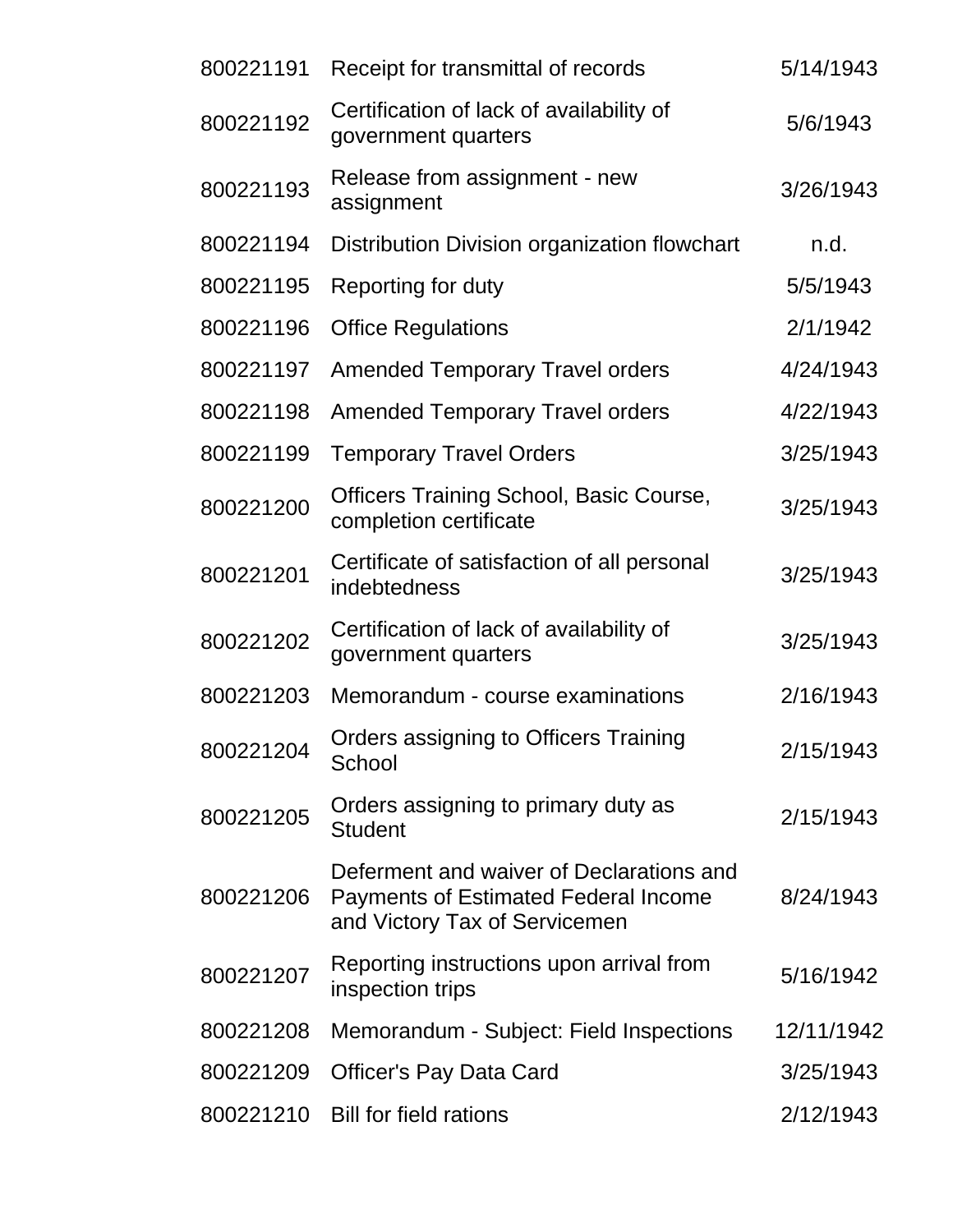| 800221211 | Termination of assignment to public<br>quarters                                   | 2/13/1943  |
|-----------|-----------------------------------------------------------------------------------|------------|
| 800221212 | <b>Temporary Duty Orders</b>                                                      | 1/7/1943   |
| 800221213 | <b>Assignment to Public Quarters</b>                                              | 1/22/1943  |
| 800221214 | Certification of acceptance of appointment<br>to Signal Corps                     | 5/5/1943   |
| 800221215 | <b>Change of Station orders</b>                                                   | 1/17/1943  |
| 800221216 | Telegram containing orders                                                        | 1/7/1943   |
| 800221217 | <b>Temporary Appointment orders</b><br>commissioning into Army                    | 1/6/1943   |
| 800221218 | <b>Immunization Record</b>                                                        | 1943       |
| 800221219 | "The Services of Supply", by Berton Braley                                        | n.d.       |
| 800221220 | Interim Receipt for Adjusted Service Binds<br><b>Surrendered for Payment</b>      | 7/7/1936   |
| 800221221 | Receipt of request for reinstatement of<br><b>Wartime Insurance</b>               | 5/1/1924   |
| 800221222 | Letter of Recommendation from Frigidaire<br><b>Division</b>                       | n.d.       |
| 800221223 | Letter of Recommendation from<br><b>Headquarters Sixth Service Command</b>        | 9/16/1942  |
| 800221224 | Letter of Recommendation from Railroad<br>and Industrial Supplies                 | 9/9/1942   |
| 800221225 | <b>Statement of Experience from Frigidaire</b><br><b>Division</b>                 | n.d.       |
| 800221226 | Wearing of the Summer Service Uniform<br>regulation                               | 4/1/1943   |
| 800221227 | Training Order - Required Clothing for<br><b>Officers Basic Military Training</b> | 1/19/1943  |
| 800221228 | Information for Newly Appointed Officers                                          | 11/12/1942 |
| 800221229 | <b>Official Courtesy and Customs of the</b><br><b>Service</b>                     | 5/8/1942   |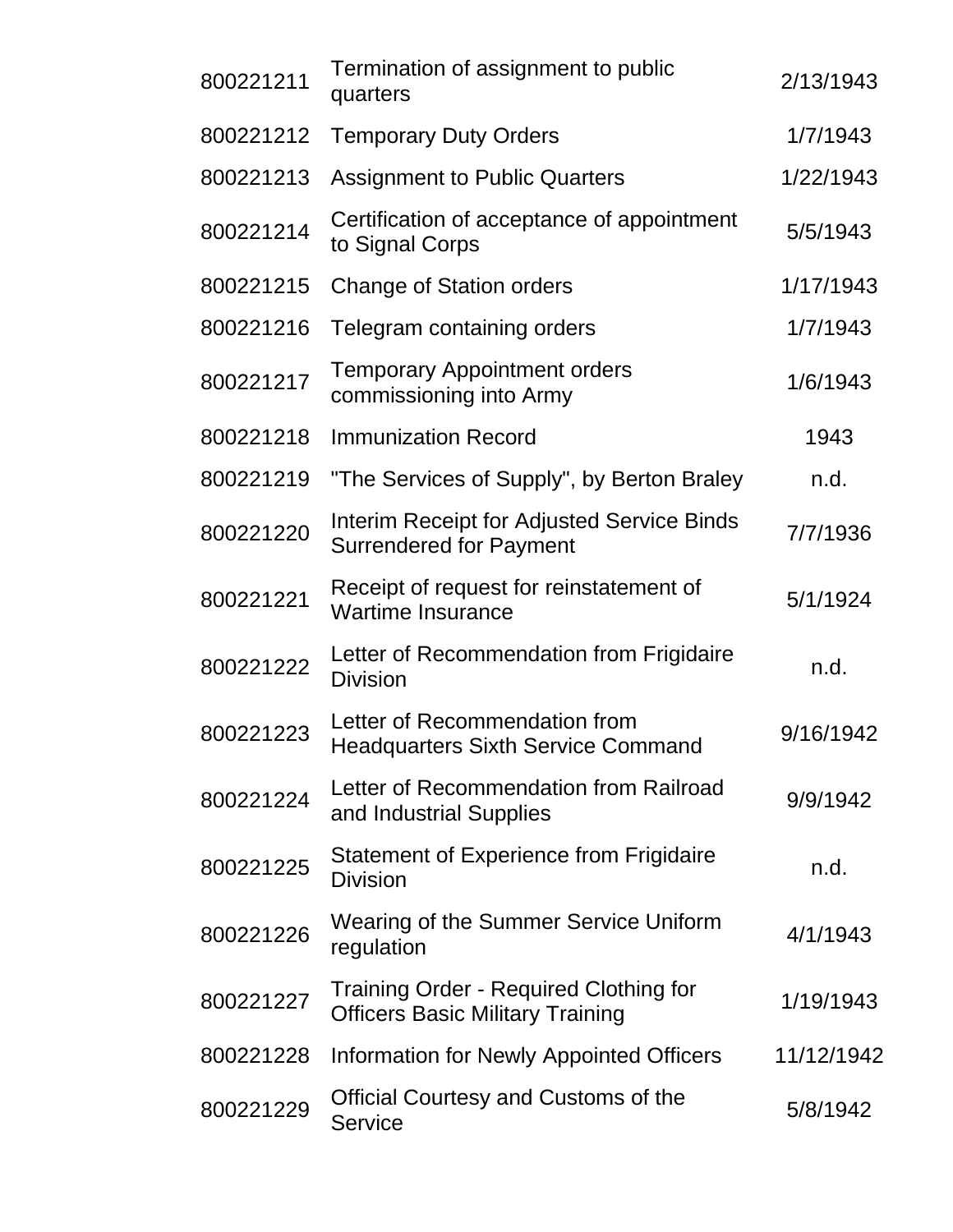|   |   | 800221236 | Business card - Silas M. Marvick, Major,<br><b>Signal Corps</b> | n.d.               |
|---|---|-----------|-----------------------------------------------------------------|--------------------|
| 1 | 3 |           | <b>Miscellaneous Documents</b>                                  | 1928-1968,<br>n.d. |
|   |   |           | 800221235 Change of Station orders                              | 4/19/1943          |
|   |   | 800221234 | <b>Change of Station orders</b>                                 | 4/19/1943          |
|   |   |           | 800221233 Change of Station orders                              | 4/19/1943          |
|   |   |           | 800221232 Change of Station orders                              | 5/3/1943           |
|   |   | 800221231 | <b>Change of Station orders</b>                                 | 5/3/1943           |
|   |   | 800221230 | Leaflet - Official Courtesy and Customs if<br>the Service       | n.d.               |

| 800221237 | Business card - Silas M. Marvick, Major,<br><b>Signal Corps</b>                 | n.d.      |
|-----------|---------------------------------------------------------------------------------|-----------|
| 800221238 | Business card - S.M. Marvick, Division<br>Manager, Frigidaire Sales Corporation | n.d.      |
| 800221239 | American Legion Official Membership Card                                        | 1967      |
| 800221240 | American Legion Official Membership Card                                        | 1968      |
| 800221241 | Reserve Officers Association of the United<br><b>States Membership Card</b>     | n.d.      |
| 800221242 | Social Security Act, Health Insurance card                                      | 7/1/1966  |
| 800221243 | Government Employees Insurance Co. ID<br>Card                                   | n.d.      |
| 800221244 | War Department Identification Card                                              | 7/20/1944 |
| 800221245 | <b>Service Diary</b>                                                            | 3/26/1943 |
| 800221246 | The Marvick Family Tree                                                         | Dec-41    |
| 800221247 | <b>Supplement to Marvick Family Tree</b>                                        | Apr-47    |
| 800221248 | <b>Supplement to Marvick Family Tree</b>                                        | Dec-51    |
| 800221249 | Newspaper Clipping - Andrew Marvick<br><u>_____</u> ___                         | 9/14/1950 |

 $\frac{1}{2}$  9/14/1950<br>obituary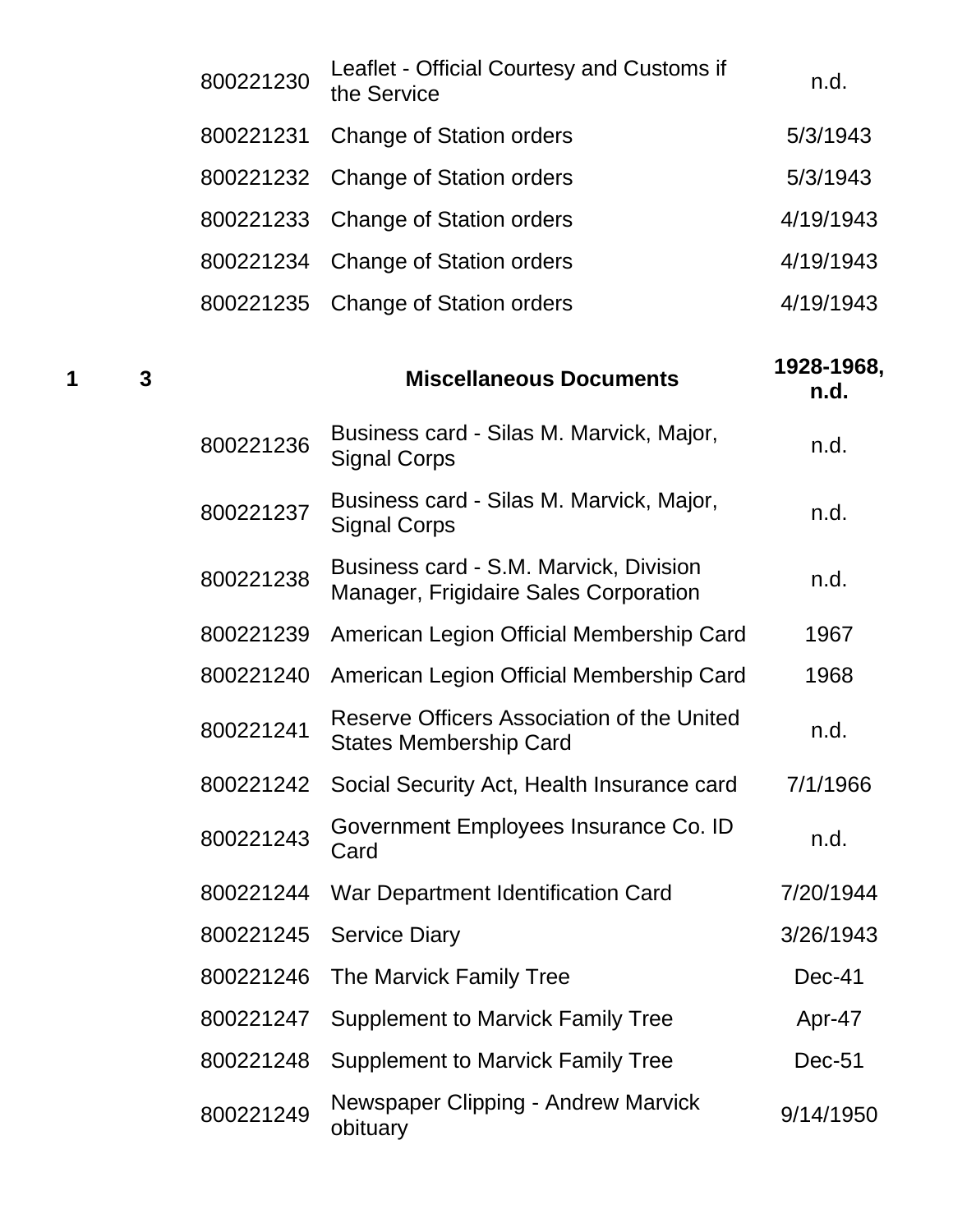| 800221250 | Photocopy of newspaper clipping - Silas<br><b>Marvick Obituary</b>                                          | 3/1/1968      |
|-----------|-------------------------------------------------------------------------------------------------------------|---------------|
| 800221251 | Letter of consolation to Mrs. Marvick upon<br>passing of Silas Marvick                                      | 3/7/1968      |
| 800221252 | The Reserve Officer, newsletter of the<br><b>Reserve Officer Association</b>                                | <b>Mar-55</b> |
| 800221253 | Price list of military clothing and equipage                                                                | 5/1/1943      |
| 800221254 | Certificate of service and separation<br>document                                                           | 11/29/1945    |
| 800221255 | Letter from North Africa, Army regulations                                                                  | 6/27/1943     |
| 800221256 | V-Mail - Feeling better after recovering from<br>dysentery                                                  | 7/1/1943      |
| 800221257 | V-Mail - Dysentery may be under control<br>again, unsanitary conditions, attached v-<br>mail from 6/28/1943 | 7/30/1943     |
| 800221258 | Partial letter home from medical ward, with<br>dysentery.                                                   | n.d.          |
| 800221259 | Letter from Reykjavik - travel from Africa<br>home, weather                                                 | 7/14/1943     |
| 800221260 | Letter from North Africa - locals pick u<br>pslang, dysentery                                               | 6/29/1943     |
| 800221261 | Telegraph to wife                                                                                           | 6/8/1943      |
| 800221262 | Telegraph to wife - instructions on what<br>address to use                                                  | 5/20/1943     |
| 800221263 | Letter of Appreciation from Chicago<br><b>Quartermaster Depot</b>                                           | 12/28/1951    |
| 800221264 | Letter of resignation from Marvick to CML<br>Laboratories                                                   | 3/14/1956     |
| 800221265 | Request from Frigidaire that Marvick be<br>released from duty                                               | 8/28/1945     |
| 800221266 | Temporary orders to U.S. Army                                                                               | 1/6/1943      |
|           |                                                                                                             |               |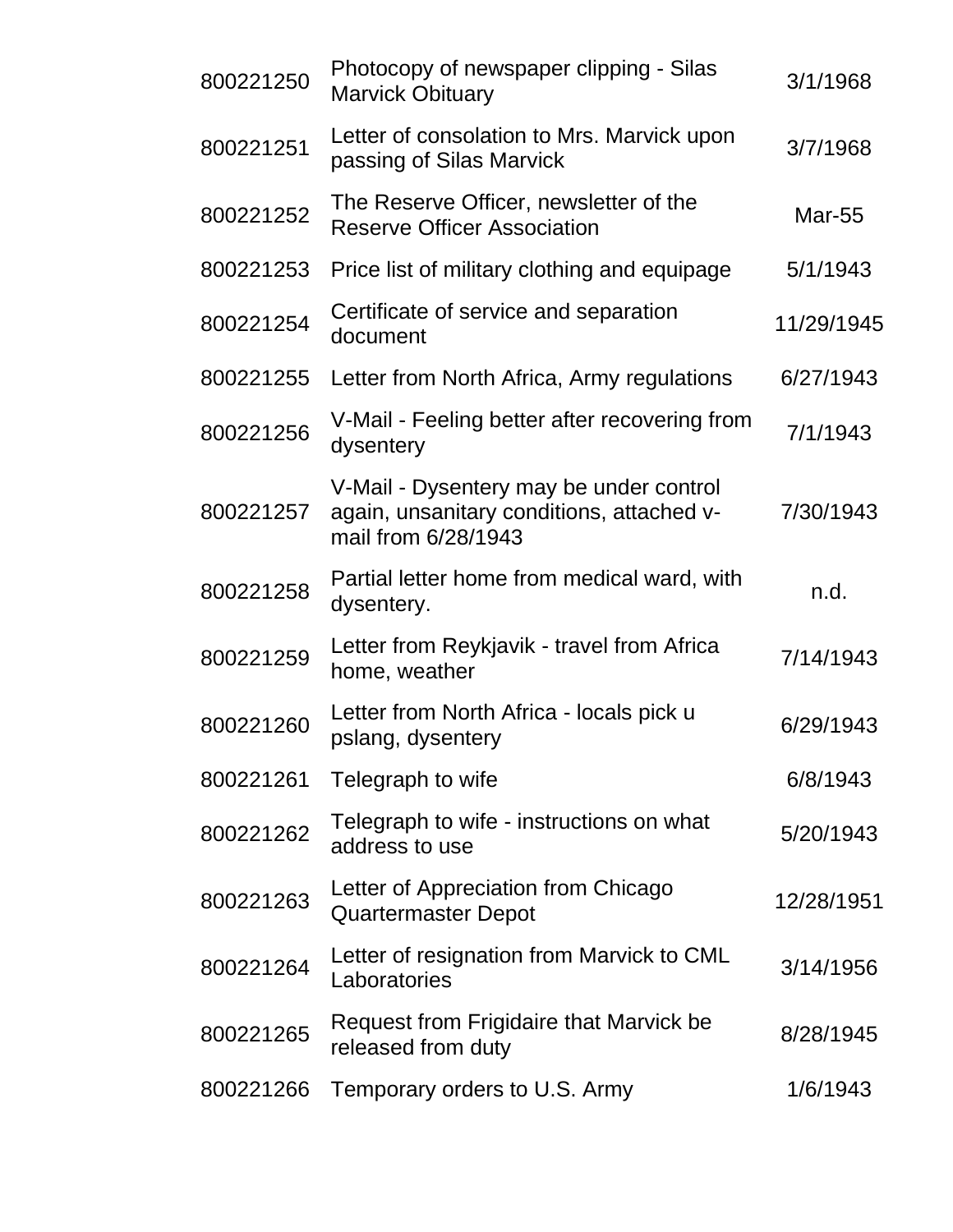| 800221267 | <b>Temporary orders to Signal Corps</b><br><b>Replacement Pool</b>                          | 1/7/1943   |
|-----------|---------------------------------------------------------------------------------------------|------------|
| 800221268 | <b>Temporary Duty Orders</b>                                                                | 1/7/1943   |
| 800221269 | <b>Temporary Duty Orders</b>                                                                | 1/7/1943   |
| 800221270 | Assignment to Public Quarters order                                                         | 1/22/1943  |
| 800221271 | Assignment to Public Quarters order                                                         | 1/22/1943  |
| 800221272 | Temporary orders to Signal Corps Training                                                   | 2/15/1943  |
| 800221273 | Memorandum to Capt. S.M. Marvick about<br>attending Special Basic Course                    | 2/16/1943  |
| 800221274 | <b>Recommendation letter for Marvick for</b><br>military appointment                        | 9/18/1942  |
| 800221275 | Positive letter from J.C. Ralston about Silas<br>Marvick's work                             | 11/27/1928 |
| 800221276 | Copy of a sales letter from The Beckley-<br>Ralston Co.                                     | 8/19/1929  |
| 800221277 | Copy of letter taken from general sales<br>letter to salesmen of Conron-Williams Co.        | 7/23/1931  |
| 800221278 | <b>Recommendation letter for Silas Marvick</b><br>from Conron Distributing Corporation      | 2/24/1933  |
| 800221279 | Recommendation letter for Silas Marvick<br>from Gibson Electric Refrigerator<br>Corporation | 3/6/1933   |
| 800221280 | Special Order 210, list of members of the<br><b>Contractors Tolerance Committee</b>         | 11/29/1951 |
| 800221281 | Letter from Bureau of the Census to Silas<br><b>Marvick</b>                                 | 11/14/1951 |
| 800221282 | Letter from Bureau of the Census to Silas<br>Marvick wanting him to confirm information     | 11/14/1951 |
| 800221283 | Letter of Recommendation written by Silas<br><b>Marvick for Mr. Wilkens</b>                 | 12/19/1951 |
| 800221284 | <b>Experience and Qualification sheet for Silas</b><br><b>Marvick</b>                       | 5/9/1951   |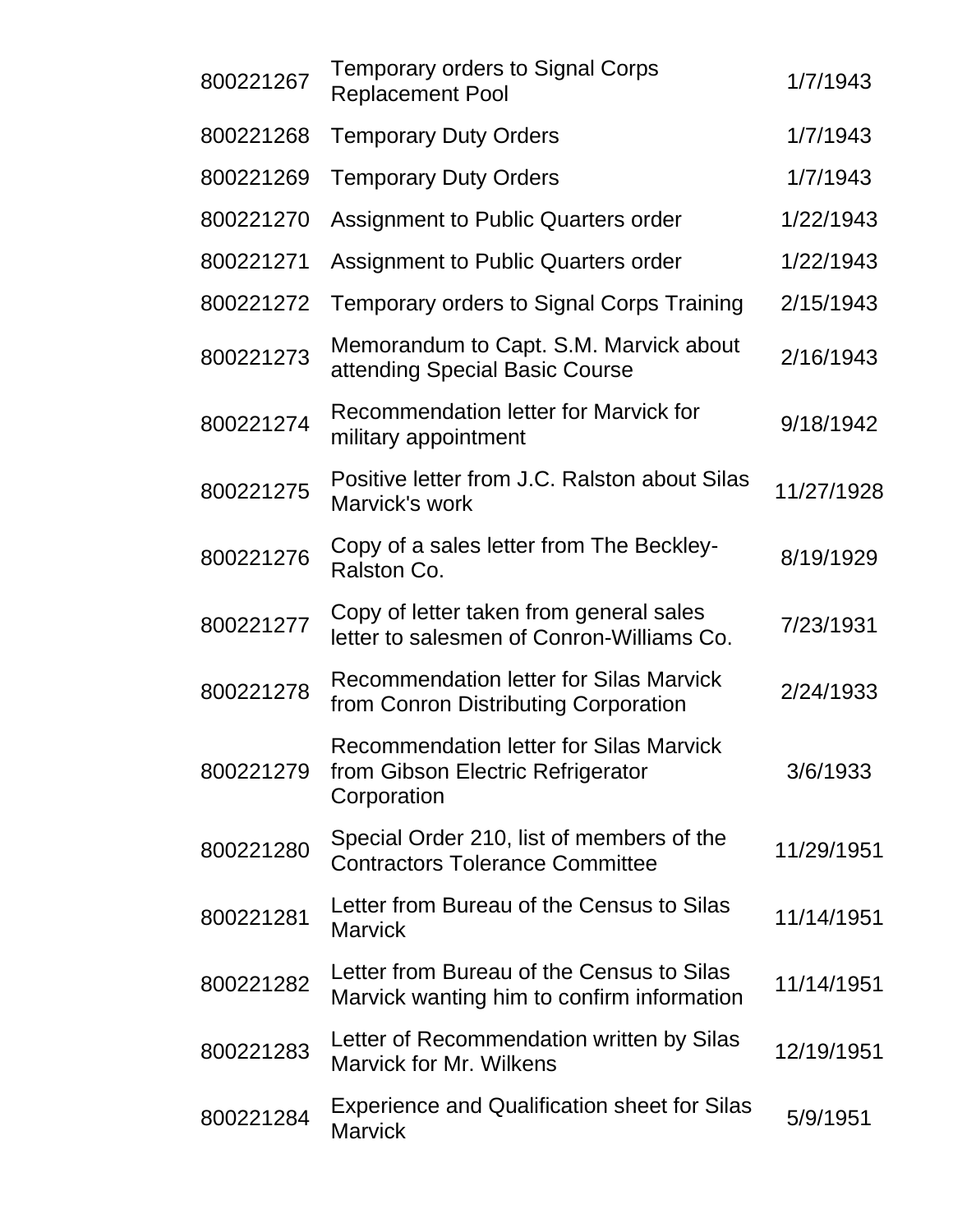| 800221285 | <b>Application for Federal Employment</b>                                         | 5/9/1951   |
|-----------|-----------------------------------------------------------------------------------|------------|
| 800221286 | <b>Silas Marvick Business Resume</b>                                              | n.d.       |
| 800221287 | <b>Job Descriptions</b>                                                           | 10/3/1951  |
| 800221288 | <b>Handwritten notes</b>                                                          | n.d.       |
| 800221289 | <b>Typewritten note titled Acting</b>                                             | n.d.       |
| 800221290 | Application to Park Personal Vehicle on<br>Post document                          | 10/17/1951 |
| 800221291 | <b>Personnel Security Questionnaire</b>                                           | n.d.       |
| 800221292 | Notification of Personnel Action,<br>Department of the Army                       | 7/27/1951  |
| 800221293 | Leadership conference, Supervisors'<br>development course                         | 12/3/1951  |
| 800221294 | <b>Silas Marvick Business Resume</b>                                              | n.d.       |
| 800221295 | Letter to update Personnel Security<br>Questionnaire                              | 3/5/1953   |
| 800221296 | Letter to request verification of employment                                      | n.d.       |
| 800221297 | Proof of birth letter                                                             | 10/1/1951  |
| 800221298 | Proof of birth letter                                                             | 9/27/1951  |
|           | 800221299 Letter to Lt Col Arthur Friedman                                        | 9/11/1951  |
| 800221300 | Joint Messageform from Arthur Friedman                                            | 3/9/1951   |
| 800221301 | Letter from Arthur Friedman                                                       | n.d.       |
| 800221302 | Office Memorandum about Quartermaster<br>corps Operating Manual                   | 10/26/1951 |
| 800221303 | Letter of clarification about Silas Marvick's<br>birthplace and current residency | 10/18/1951 |
| 800221304 | Letter requesting information of Silas<br>Marvick's place and date of birth       | 10/17/1951 |
| 800221305 | Notification of Personnel Action,<br>Department of the Army                       | 5/14/1951  |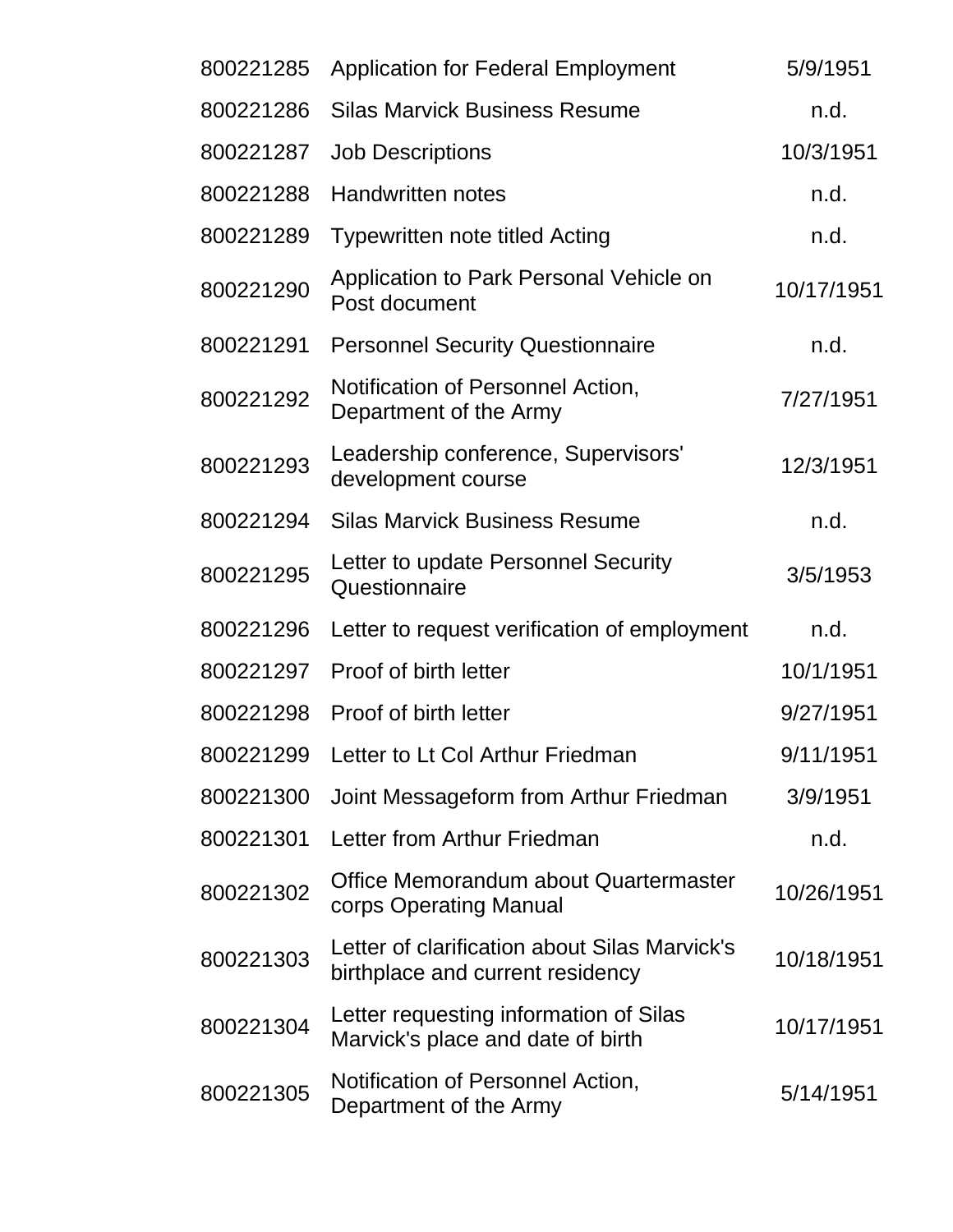| 1 | 4 |           | <b>Miscellaneous Documents II</b>                                                                                      | 1942-1949,<br>n.d. |
|---|---|-----------|------------------------------------------------------------------------------------------------------------------------|--------------------|
|   |   | 800221306 | Photocopy of handwritten note                                                                                          | n.d.               |
|   |   | 800221307 | Instructions for filling out application, VA<br>Form 21-526                                                            | n.d.               |
|   |   | 800221308 | Instructions for filling out application, VA<br>Form 21-526                                                            | n.d.               |
|   |   | 800221309 | Veterans Administration, Veteran's<br>Application for Compensation or Pension<br>document                              | n.d.               |
|   |   | 800221310 | <b>Medical Examination Report for Silas</b><br><b>Marvick</b>                                                          | n.d.               |
|   |   | 800221311 | Letter to A.B. Chadwick Veteran<br><b>Administration about Silas Marvick's</b><br>medical treatment from H. Ivan Sippy | 1/28/1949          |
|   |   | 800221312 | Letter to Silas Marvick from A.B. Chadwick<br>requesting affidavit for medical treatment                               | 3/16/1949          |
|   |   | 800221313 | New and Liberal Features of National<br>Service Life Insurance booklet from<br><b>Veterans' Administration</b>         | n.d.               |
|   |   | 800221314 | Letter for Army Signal Corps association                                                                               | 5/1/1946           |
|   |   | 800221315 | The Army Signal Association sign-up sheet                                                                              | n.d.               |
|   |   | 800221316 | Last will and Testament of Silas M. Marvick                                                                            | n.d.               |
|   |   | 800221317 | State of Illinois service card                                                                                         | n.d.               |
|   |   | 800221318 | Previous Employer Card sent from the War<br>Department to General Motors Frigidaire<br><b>Division</b>                 | 10/25/1945         |
|   |   | 800221319 | Article about Amebiasis (Amebic<br>Dysentery)                                                                          | n.d.               |
|   |   | 800221320 | Cut out article, "Red Ink or Red Soldiers"<br>and six group photographs                                                | n.d.               |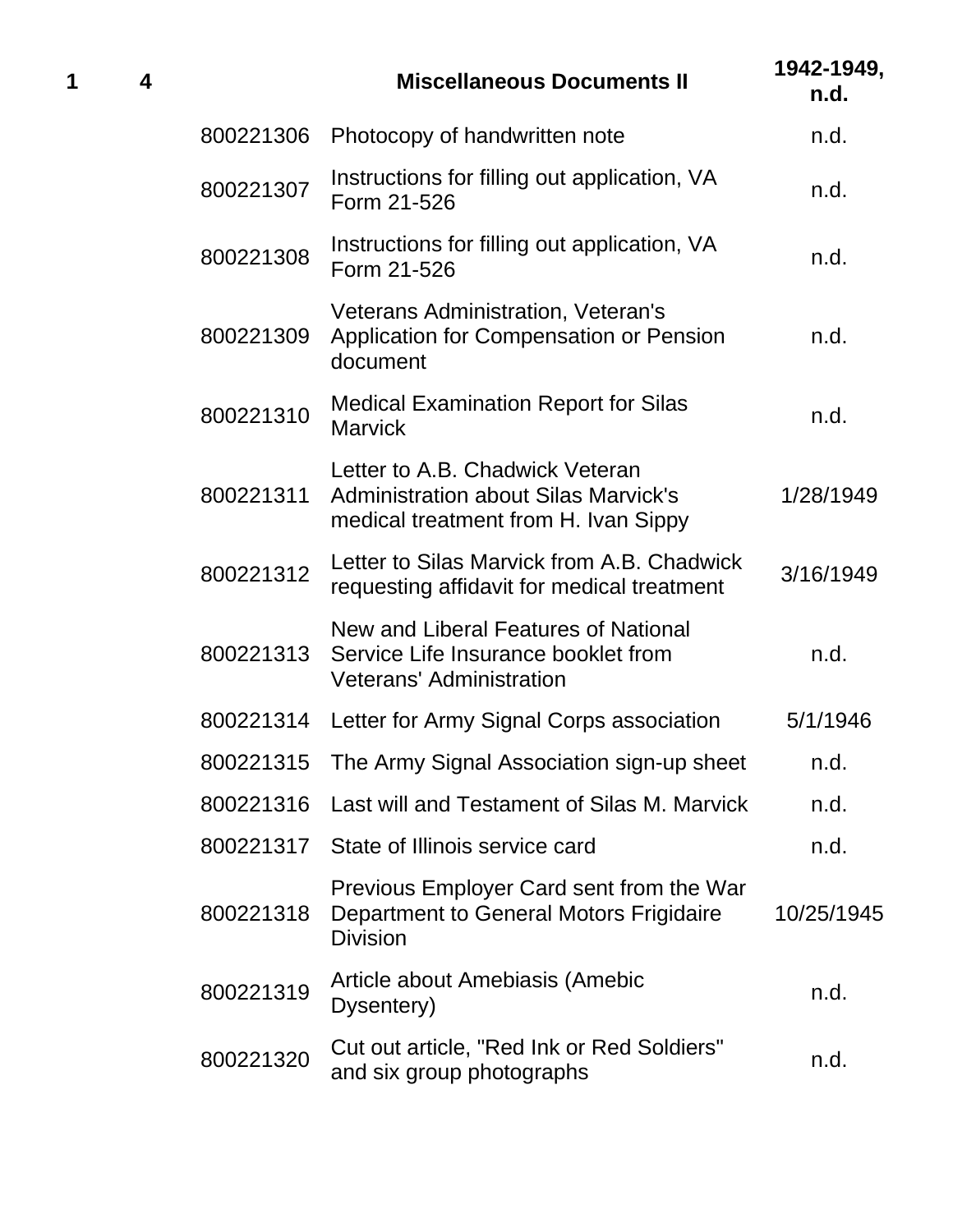|   |   | 800221321 | Instruction to Applicants for Appointment in<br>the Army of the United States and the Army       | 8/1/1942      |
|---|---|-----------|--------------------------------------------------------------------------------------------------|---------------|
|   |   |           | Specialist Corps document with attached<br>sheet of paper with address, room number,<br>and time |               |
|   |   | 800221322 | Letter of Recommendation from Adrian<br><b>Walker for Silas Marvick</b>                          | 9/9/1942      |
|   |   | 800221323 | Packing or Loading List                                                                          | 9/7/1943      |
|   |   | 800221324 | Packing or Loading List                                                                          | 6/14/1943     |
|   |   | 800221325 | <b>Requisition list for Silas Marvick</b>                                                        | 7/9/1943      |
|   |   | 800221326 | Photograph of Franklin Delano Roosevelt in<br>Memoriam                                           | 4/15/1945     |
|   |   | 800221327 | The Snyder Manufacturing Co. Walkie<br>Talkie, Vol. 1 No. 1                                      | <b>Jul-45</b> |
| 1 | 5 |           | <b>Miscellaneous Documents III</b>                                                               | 1943, n.d.    |
|   |   | 800221328 | Reports Desired from Zone of Interior                                                            | n.d.          |
|   |   |           |                                                                                                  |               |
|   |   | 800221329 | Memorandum to Silas Marvick about<br>reports desired from Zone of Interior                       | 7/12/1943     |
|   |   | 800221330 | Storage and Issue Branch, Requisition<br><b>Status Report</b>                                    | n.d.          |
|   |   | 800221331 | <b>Port Signal Office</b>                                                                        | n.d.          |
|   |   | 800221332 | Statement by COL. H.G. Miller, Executive<br>Officer, SOS Natousa, Signal Section                 | n.d.          |

- 800221333 Headquarters, SOS Natousa, Signal Statement by Major H.J. Burrus, Jr. **Section** n.d. <sup>800221334</sup> Statement by LT. COL. WM. Little, Signal Statement by ET. OOE: WW. Ettile, Olghai h.d.<br>Section, HDQS. M.B.S.
- 800221335 Statement by LT. COL. Thornton, HDQS. Statement by ET. OOE. Moment, ITDQO.<br>A.B.S. Signal Section
- <sup>800221336</sup> Statement by Major E.P. Flynn, Signal Section, HDQS M.B.S. example the state of the product of the product of the product of the product of the product of the product of the product of the product of the product of the product of the product of the product of